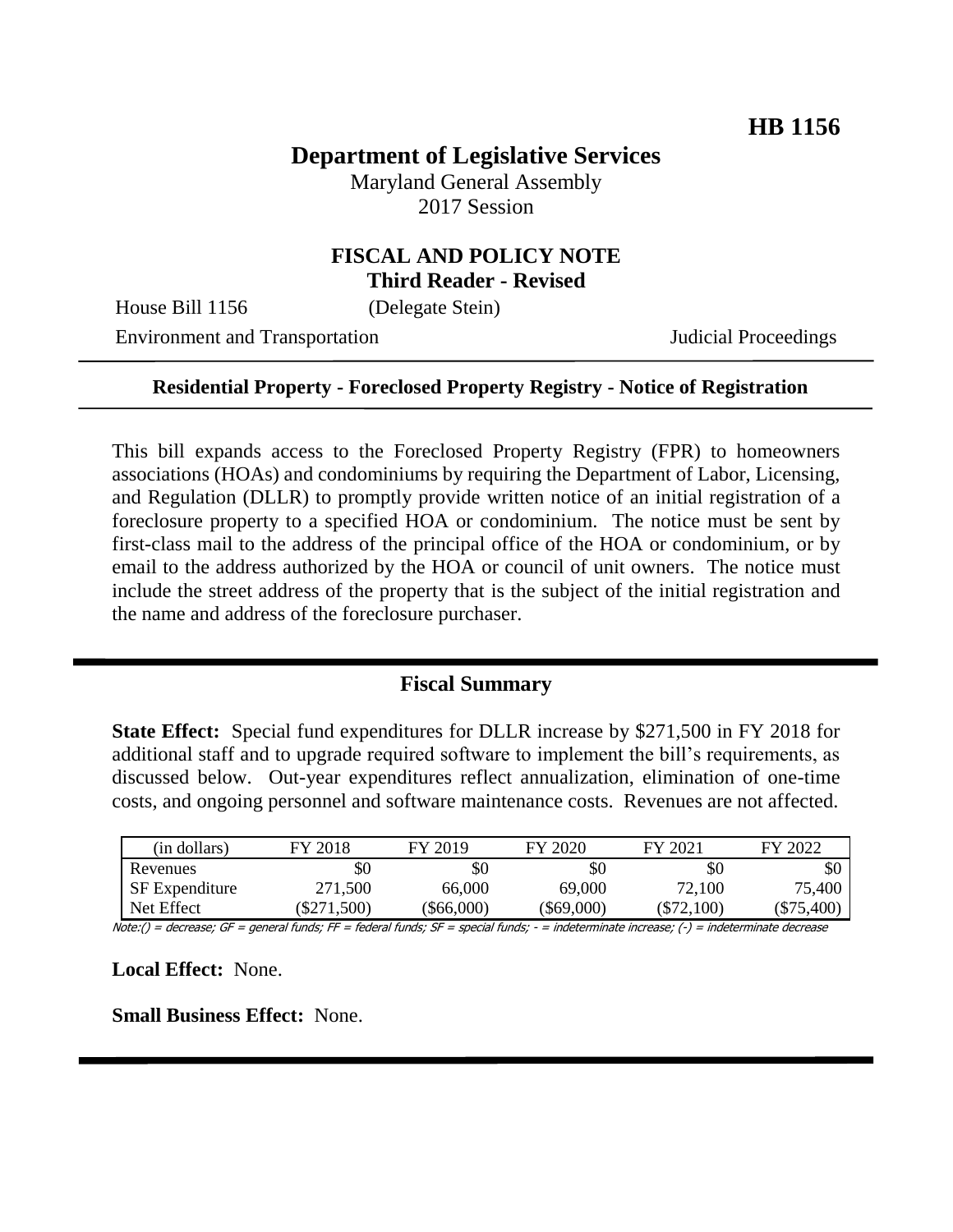## **Analysis**

**Bill Summary:** The bill authorizes an HOA or a condominium to request written notification when FPR receives an initial registration of a foreclosure property that is located within the HOA or condominium.

The request for notice submitted by an HOA must include (1) the name and address of the principal office of the HOA; (2) a legal description of the boundaries of the development or a copy of the declaration and plat for the HOA; and (3) the street addresses of the individual lots located within the development.

The request for notice submitted by a condominium must include (1) the name and address of the principal office of the condominium and (2) the street addresses of the individual units of the condominium.

**Current Law:** Chapter 155 of 2012 required DLLR to establish and maintain an Internet-based FPR for information relating to foreclosure sales of residential property. The law requires a foreclosure purchaser to submit an initial registration form to DLLR within 30 days of the sale and a final registration form within 30 days after a deed transferring title to the property has been recorded. The initial registration form requires the foreclosure purchaser to provide specified information including (1) the contact information of the purchaser; (2) the street address of the foreclosed property; (3) whether the property is a single-family or multifamily property; (4) to the best of the purchaser's knowledge, whether the property is vacant; and (5) whether the purchaser has possession of the property. A local jurisdiction may enact a local law that imposes a fine of up to \$1,000 for failure to register, and a local government that abates a nuisance on or maintains a registered property may collect any incurred costs as a charge included on the property's tax bill, as long as specified notice requirements are met.

The registry is supported by a special nonlapsing fund administered by DLLR. The fund consists of filing fee revenue collected by DLLR for registrations, the fund's investment earnings, money appropriated in the State budget to the fund, and any other money from any other source accepted for the benefit of the fund. The purpose of the fund is to support the development, administration, and maintenance of the registry.

DLLR is prohibited from granting access to the registry to any person or entity other than a local jurisdiction, its agencies or representatives, or a State agency. FPR is not a public record as defined by the State Government Article and is, therefore, exempt from public access requirements. However, DLLR or a local jurisdiction may provide information for a specific property in the registry to a person who owns property on the same block or an HOA or condominium in which the property is located.

HB 1156/ Page 2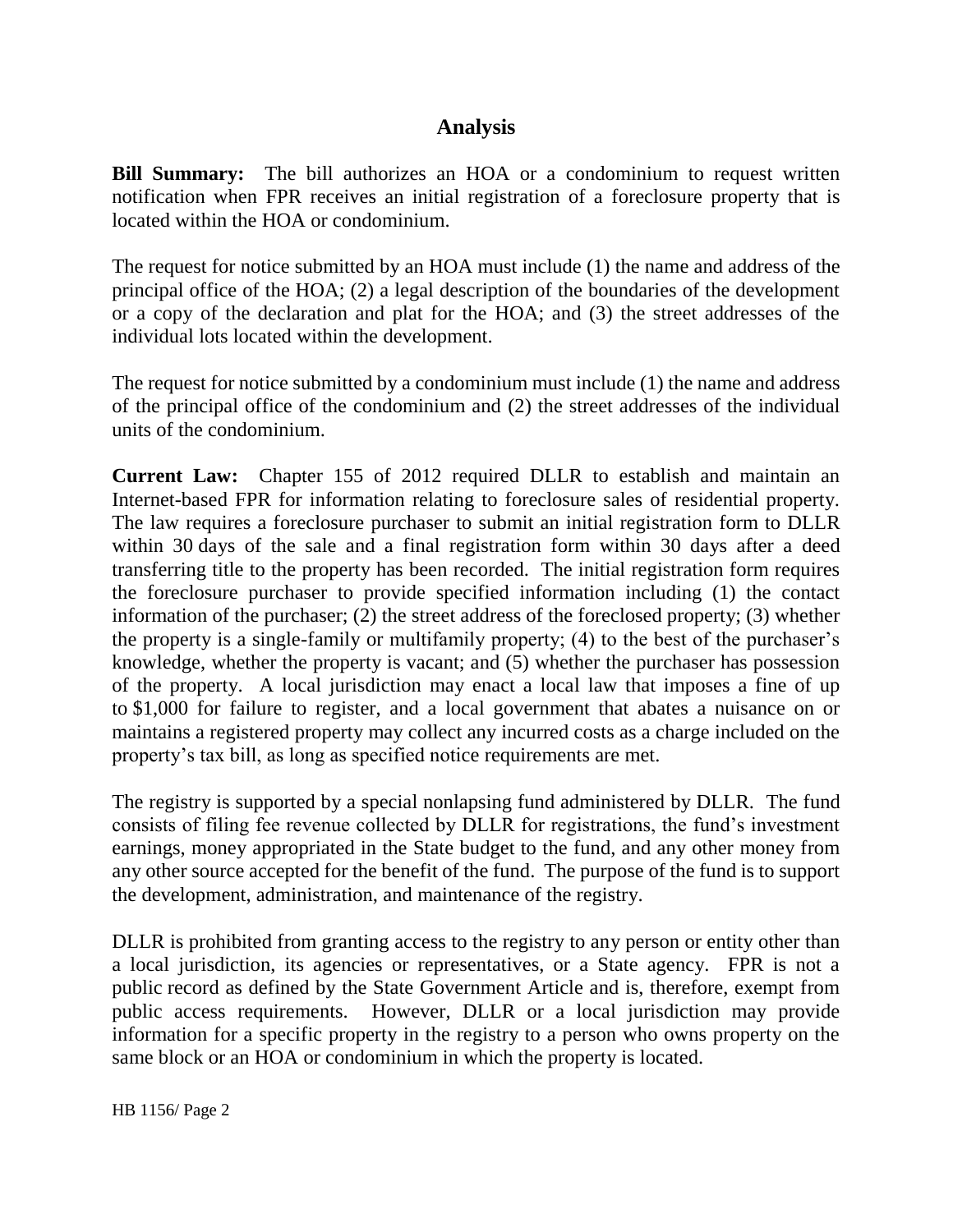Only the State may enact a law requiring a notice to be filed with a governmental unit relating to residential properties that are subject to foreclosure. However, another unit of government may require a registration or notice to be filed for a purpose other than one relating to foreclosure, even if a property to be identified in the registration or notice is subject to foreclosure.

**Background:** DLLR advises that FPR received 13,274 initial registrations in 2016, averaging 1,106 per month.

The Secretary of State advises that, in 2016, there were 2,859 condominium regimes in the State, and the State Department of Assessments and Taxation reports that there were 222,664 condominium units. The Foundation for Community Association Research estimated that there were 6,600 community associations in the State in 2015. For more information on condominiums and HOAs (commonly known as common ownership communities), see the **Appendix – Common Ownership Communities**.

**State Expenditures:** Special fund expenditures for DLLR increase by \$271,516 in fiscal 2018, which accounts for the bill's October 1, 2017 effective date. This estimate includes \$219,554 for software upgrades necessary to implement the bill's requirements, \$2,789 in software training, and the cost of hiring one office clerk responsible for receiving requests for notice from HOAs and condominiums, entering addresses of HOAs and condominiums into a new database, and overseeing the distribution of required notices. Thus, the estimate also includes a salary, fringe benefits, one-time start-up costs, and ongoing operating expenses.

| Position                                       |           |
|------------------------------------------------|-----------|
| <b>Regular Salary and Fringe Benefits</b>      | \$44,064  |
| One-time Start-up Costs                        | 4,640     |
| <b>Computer Programing and Training Costs</b>  | 222,343   |
| <b>Operating Expenses</b>                      | 469       |
| <b>Total FY 2018 Special Fund Expenditures</b> | \$271,516 |

Future year expenditures reflect a full salary with annual increases and employee turnover, ongoing operating expenses, and software maintenance costs. This analysis does not include a specific estimate of the cost to mail the required notices. However, since DLLR may notify by email or postal mail, any such costs are likely to be minimal. Thus, it is assumed that they can be absorbed with existing resources.

# **Additional Information**

**Prior Introductions:** None.

HB 1156/ Page 3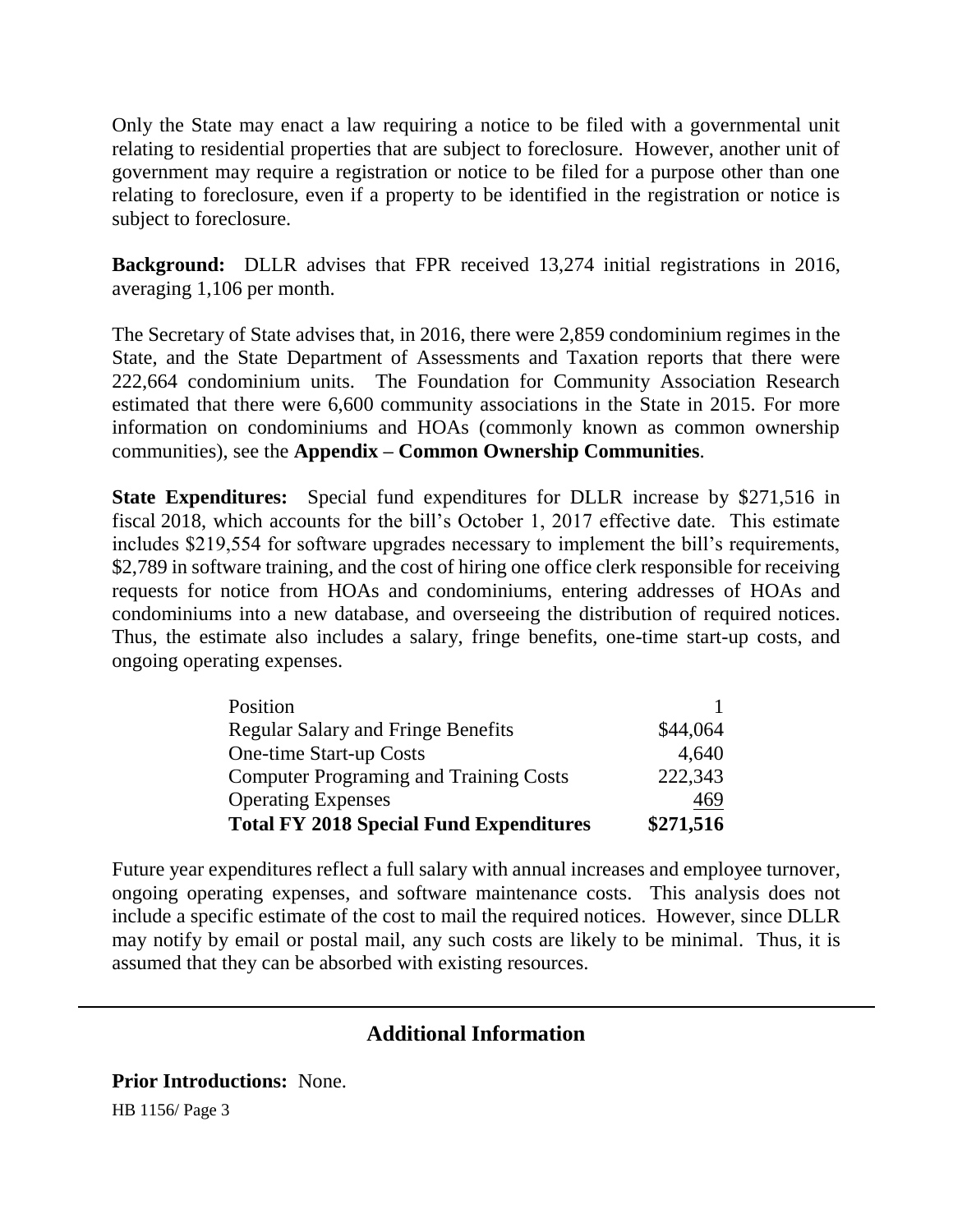**Cross File:** None.

**Information Source(s):** Department of Labor, Licensing, and Regulation; Secretary of State; State Department of Assessments and Taxation; Foundation for Community Association Research; Department of Legislative Services

| <b>Fiscal Note History:</b> | First Reader - February 26, 2017        |
|-----------------------------|-----------------------------------------|
| mm/kdm                      | Third Reader - March 27, 2017           |
|                             | Revised - Amendment(s) - March 27, 2017 |

Analysis by: Nathan W. McCurdy Direct Inquiries to:

(410) 946-5510 (301) 970-5510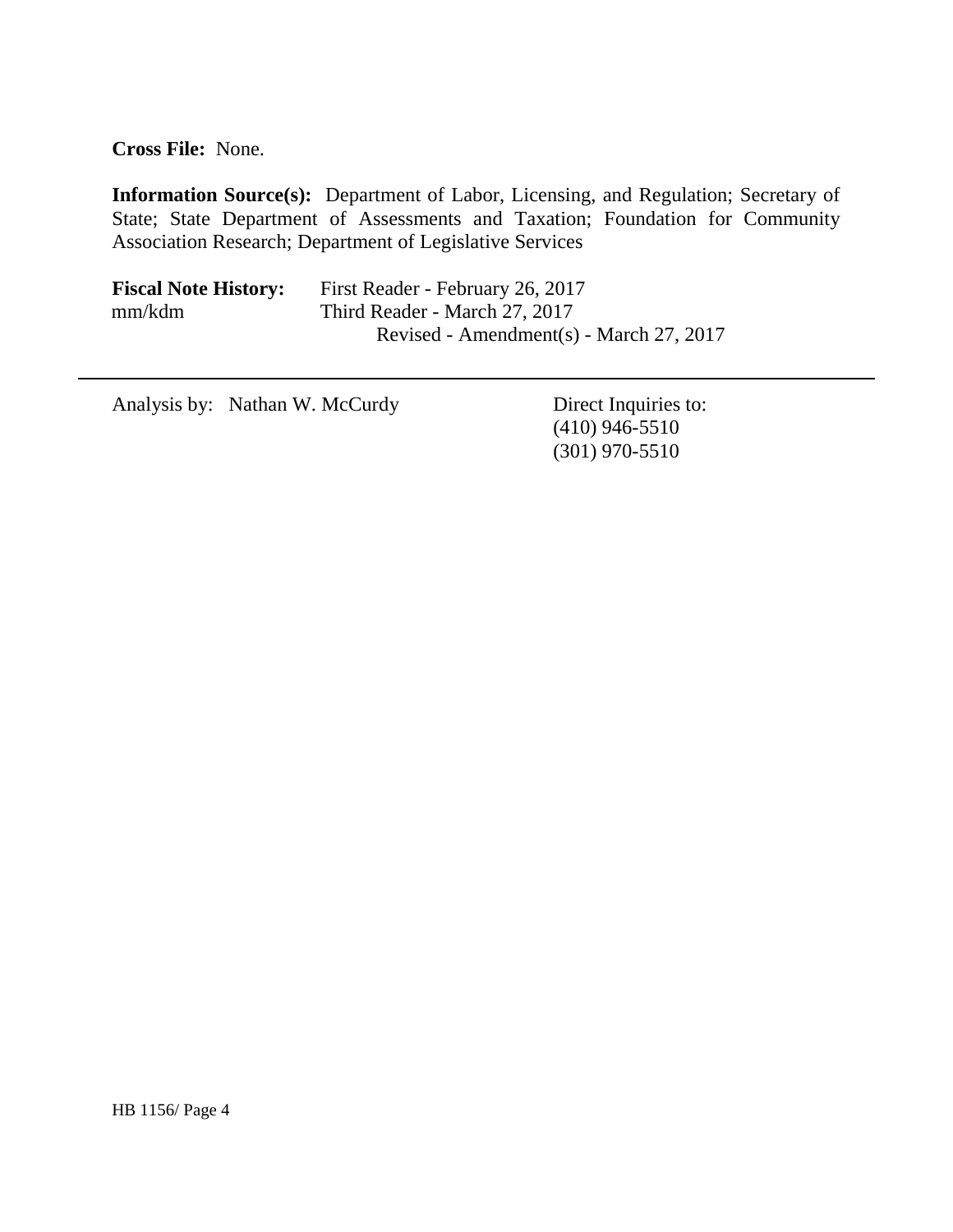# **Appendix – Common Ownership Communities**

When a person purchases a single-family home, a condominium, or an interest in a cooperative housing corporation, he or she may also be required to join an association of owners, which is intended to act in the common interests of all the homeowners, condominium unit owners, or cooperative owners in the community. Collectively, these associations are often referred to as common ownership communities (COCs). Maryland, a growing number of newly constructed or newly converted residences are located in some form of COC.

The affairs of a condominium are governed by a council of unit owners, which comprises all unit owners. Among other powers, the council of unit owners has the power to impose assessments on the unit owners to pay common expenses. A council of unit owners may delegate its powers to a board of directors, officers, or a managing agent. Condominiums are governed under Title 11 of the Real Property Article.

Many new housing developments are subject to a homeowners association (HOA) that is created by a governing document and has the authority to impose mandatory fees on lots in the development in connection with the provision of services or for the benefit of the lots, the lot owners, or the common areas. HOAs are governed under Title 11B of the Real Property Article.

A cooperative housing corporation or "cooperative" is a corporation that owns real property. A resident of a cooperative does not own his or her unit; rather, the person owns an interest in the corporation, which leases the unit to the person for residential use. Cooperatives are governed by the laws in Title 5, Subtitle 6B of the Corporations and Associations Article.

Condominiums and HOAs may be authorized by their governing documents to impose liens on units or lots to collect unpaid assessments or fees. In a cooperative, the governing documents usually provide for the collection of delinquent fees, and evictions for unpaid fees are generally pursued by way of a landlord-tenant action.

Since registration of the various COCs is not required statewide, the exact number of COCs in Maryland is unknown. However, public offering statements for condominium regimes are required by law to be registered with the Secretary of State (SOS). Statewide for 2016, the SOS registration records show that there are 2,859 condominium regimes, and the State Department of Assessments and Taxation, which maintains assessment records based on class of property, reports that there are 222,664 condominium units. The Foundation for Community Association Research estimated that there were 6,600 community associations in the State in 2015.

HB 1156/ Page 5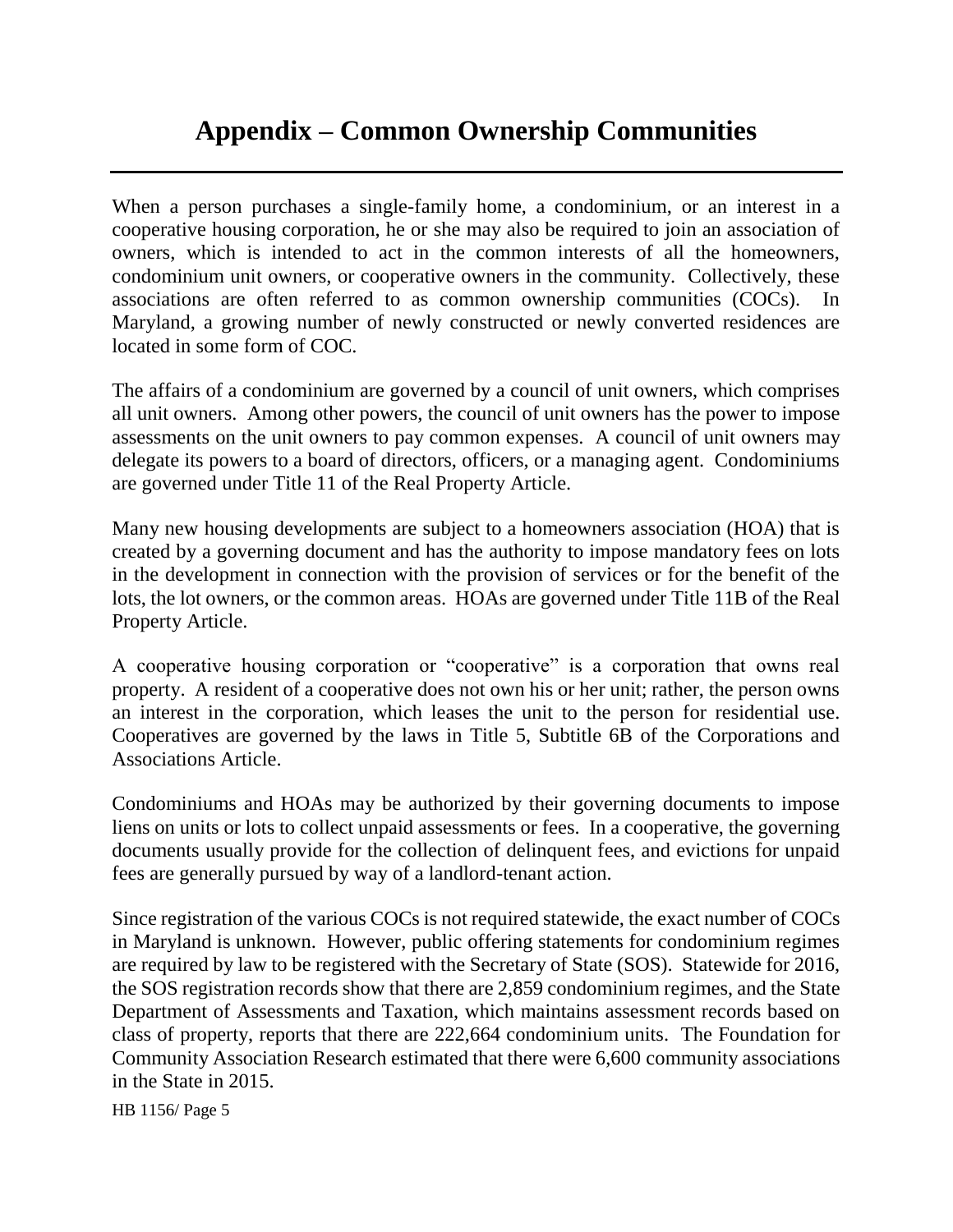### *Task Force on Common Ownership Communities*

With a growing number of Marylanders residing in COCs, and evidence that some COCs had issues with governance, dispute resolution, and financial stability, the General Assembly created the Task Force on Common Ownership Communities in 2005 (Chapter 469 of 2005). The issues addressed by the task force included the education and training needs of COC boards and prospective buyers, availability of alternative dispute resolution services, special considerations of aging COCs, collection of assessments, and resale of homes within COCs. The task force met 10 times, held five public hearings, and submitted its final report in December 2006. The report's findings and recommendations have served, in subsequent years, as the basis for numerous pieces of legislation intended to improve the operation of COCs. This legislation, enacted from 2007 through 2016, accomplished the following:

- authorized a group of three or more unit or lot owners in a condominium or HOA to petition a circuit court to appoint a receiver in specified situations frequently found in aging communities (Chapter 321 of 2007);
- gave the Consumer Protection Division within the Office of the Attorney General increased authority over violations of the Maryland Homeowners Association Act (Chapter 593 of 2007);
- eased restrictions on the ability of certain older HOAs to amend their governing documents by allowing an amendment at least once every five years by a specified percentage of votes (Chapters 144 and 145 of 2008);
- strengthened the transition process from developer to the governing body of a condominium or HOA by allowing the governing body to terminate specified contracts and requiring the developer to provide specified documents (Chapters 95 and 96 of 2009);
- required the governing body of a COC to purchase fidelity insurance or a fidelity bond covering various acts of malfeasance by COC officers, directors, and other specified employees and agents (Chapters 77 and 78 of 2009 and Chapter 615 of 2010);
- granted priority to a specified portion of a lien of a condominium or HOA over the claim of a holder of a first mortgage or first deed of trust in the event of a foreclosure on a unit or lot (Chapter 387 of 2011);